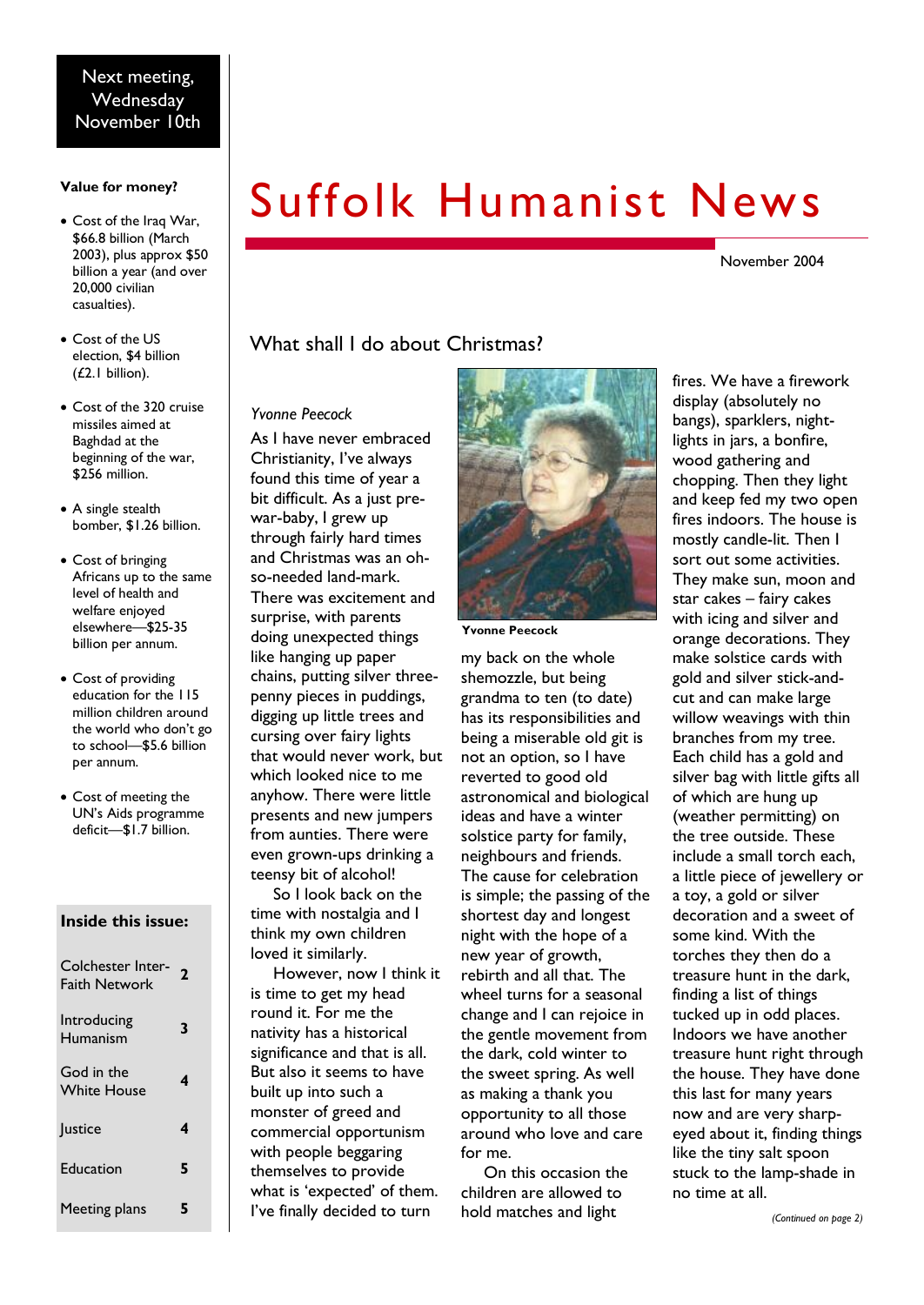# $P_{\text{age 2}}$  Suffolk Humanist News



**Norse and Teutonic people used to burn a Yule log (from the old Norse for 'wheel') during the midwinter festival to symbolise regeneration.** 

*"At least we are reinforcing our idea that at grass roots level we can be kind, rational and civilised."* 

### What shall I do about Christmas?

I do a pheasant soup and a veggie one, cold meat, cheese and bean salads and a bit of everything else with a sun and moon cake – with, of

*(Continued from page 1)* course, plenty of alcohol. So far I have found this is a good mix of fireworks, Christmas and New Year. It comes a week before most people start celebrating and has enough darkness, difference,

scariness and danger attached to it to rejoice the children and the grown-ups.

I would be very interested to hear of other folk's alternatives to the mighty spend.

#### Colchester Inter-Faith Network

*The Suffolk Humanist group has been represented at the Suffolk Inter-Faith Resource (SIFRE) for ten years, but the Colchester Inter-Faith Network is new. Suffolk Humanists member Yvonne Peecock flies the flag for Humanism at CIN.* 

Colchester Interfaith Network is a young group but learning fast. It held its first multi-faith 'service' recently in Colchester Spiritualist church, a simple building close to the town centre. The president of the group, David Robinson, belongs to this church. It was quickly full of folks of all ages, talking cheerfully and enthusiastically. Ten of us gave a three to five minute offering to the

audience and we included men and women who belonged to Buddhist, Baha'i, Jewish, Pagan, Spiritualist, Quaker, and Unitarian faiths. Bob Russell MP also contributed. Some spoke a poem, gave a reading or told a story or, as I did, described our journey towards our beliefs. I felt quite comfortable most of the time, but there were a moments when I felt it was assumed that I was going along with what was being said. Maybe this is because I reject all ideas of 'spirituality', whatever that is, which can make a Humanist feel a bit like an outsider looking in. However the social, chatty

part of the evening dispelled that. Many faiths are represented in the membership and we all seem to get on really well. We're a very friendly bunch, deeply committed to our own views but always listening thoughtfully and with real interest to one another. It's a group that warms the cockles of my heart, especially as happenings in the world seem driven by bigotry and self-interest (as they probably always have been.) It sometimes seems that we don't ever learn anything. At least we are reinforcing our idea that at grass-roots level we can be kind, rational and civilised.

Margaret Nelson, a tutor with the Suffolk Inter-Faith Resource (SIFRE), has been asked to join the Advisory Panel of the new East of England Faiths Agency (EEFA), founded by SIFRE's David & Cynthia Capey.

#### Colchester Inter-Faith Network—Introducing Humanism

*This is what Yvonne told CIN about her 'guide to living'.* 

I must say I found it surprisingly difficult to put down what I think of as my guide to living, especially since I have attempted to follow the Humanist way for nearly half a century. You'd have thought I'd have it sussed by now. For good or ill, I'll say

my piece about Humanism as I see it. If you would like a more erudite and detailed description, I commend to you a single sheet which lays out the Affirmation of Humanism, a statement of principles and values.

So I quote the Little Oxford Dictionary which puts it neatly in two parts. 'Humanism is a non-

religious philosophy based on liberal human values.'

First we are nonreligious as we find no evidence to persuade us that anything classed as supernatural is other than a creation of our imagination. Man made the gods, not the other way round.

Some Humanists are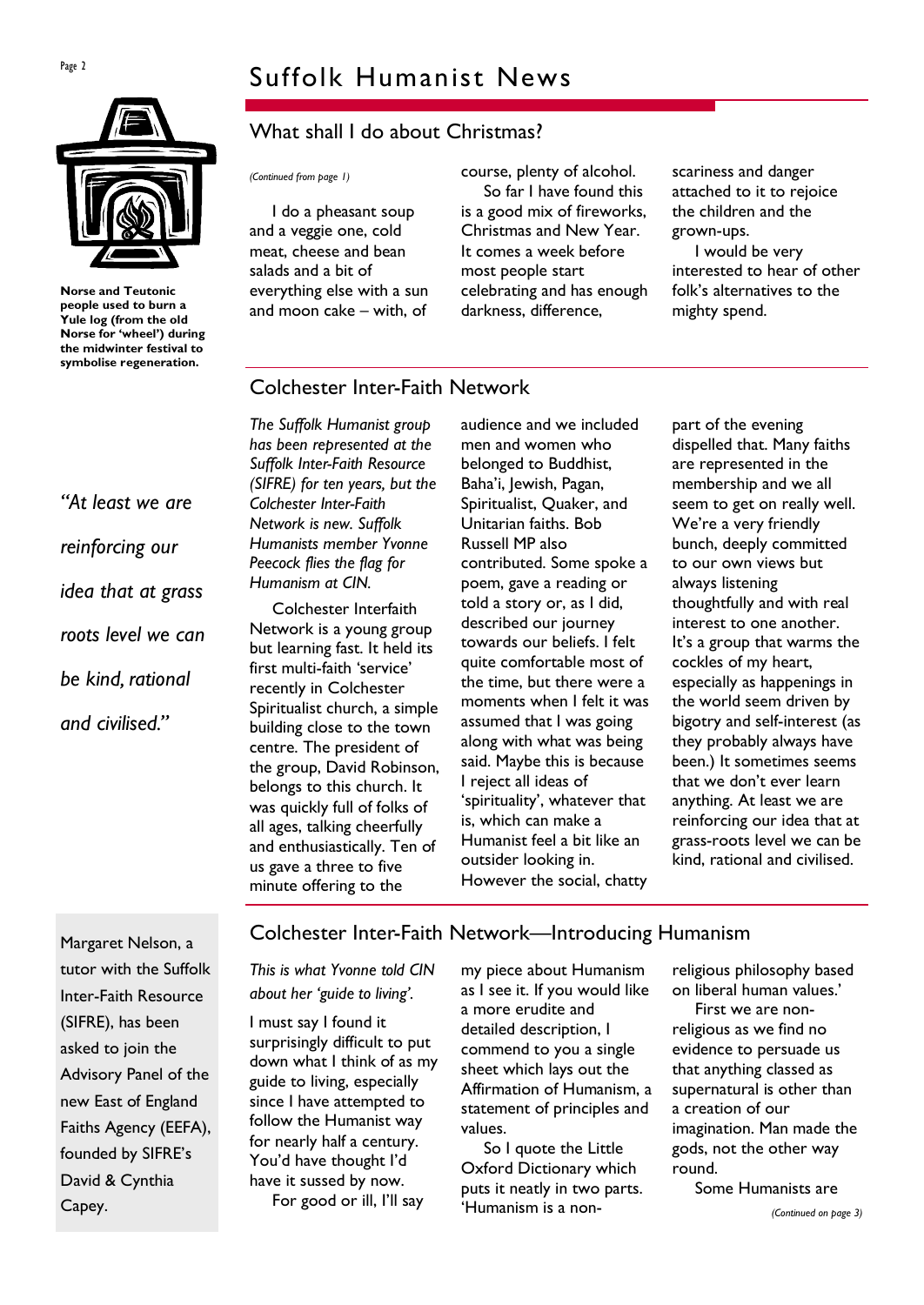#### Colchester Inter-Faith Network—Introducing Humanism

atheists and believe there are no gods. Others, like me, are agnostics (which means literally 'without knowledge'). I think it is impossible to know whether or not God exists.

The second part  $-$  'a philosophy based on human values' – I quote Claire Rayner, agony aunt, counsellor, parenting guru and past president of the British Humanist Association; 'If you are a Humanist that means you care about other human beings, so you have to think about that. Even shopping for a bunch of grapes becomes part of a whole pattern of right and wrong.'

Yes, I think it is true to say that everything we think or do is by, with, and for community. What matters most is how we behave, not what we believe. I like to think of the guiding motto of 'do as you would be done by'. This seems to help us with the constant adaptation that the forces of evolution put us through.

Humanists have been around for a long time, certainly among the Ancient Greeks and maybe before. It seems we can be good without God; be happy, love, suffer and delight in the planet; be stunned by its loveliness and potential just like others who *have* religious

*(Continued from page 2)* convictions.

My personal journey was easy. In my own family, I was a third generation Humanist. It fitted with the socialist, lefty ideas of the elders. I was given free reign to explore and discover for myself. I went to church, Sunday school, a little village church primary school, and secondary school with a Quaker headmistress. As a student I became a young communist, but was deeply attracted to Buddhism. By about twenty I had settled into Humanism.

Later I married a young journalist who had grown up in a typically true blue household, pro-royalist, patriotic and devout C of E. Indeed he had done a stint as chairman of the Chelmsford Young Conservatives! And I must say we spent quite a bit of our amicable forty-two years of life together happily arguing the toss about all that and learned a lot and both shifted our attitudes a little.

I came into the Humanist movement through my husband's funeral, which was beautifully conducted by Margaret Nelson, a Humanist officiant from Suffolk.

My only sadness is that as a movement we have no fine buildings, art works or much music inspired by us and we have to meet in rather ordinary little halls – but maybe that is all part of it.

Also, being a pacifist, I often find swearing quite a relief instead of socking someone on the jaw. And of course, all the liveliest expletives are deeply imbedded in Christianity – and I think it would be disrespectful to use them! So I feel some frustration on that score.

Two years ago, I was cut out of a car and airlifted by helicopter to hospital to die. I did not, as you see. But nothing in my prolonged neardeath experience left me with any change of heart with regard to an afterlife. I am still OK with the thought that what lives on of me is any influences or impressions I may have made on my children, the rest of my family and the wider community, hopefully more useful than not.

I have found Humanism, and those around me who think likewise, caring, comforting and supportive.

So are we about community? I would say so. I leave you with this thought by Robert Ingersoll, a Humanist writer who sums it up with; 'The time to be happy is now. The place to be happy is here. The way to be happy is to make others so.'



**Robert Ingersoll , American orator and speechwriter(1833-1899)** 

*"Also, being a pacifist, I often find swearing quite a relief instead of socking someone on the jaw. And of course, all the liveliest expletives are deeply imbedded in Christianity – and I think it would be disrespectful to use them! So I feel some frustration on that score."* 

## **www. s u f folk h uma [nists.](http://www.suffolkhumanists.org.uk) o rg. u k**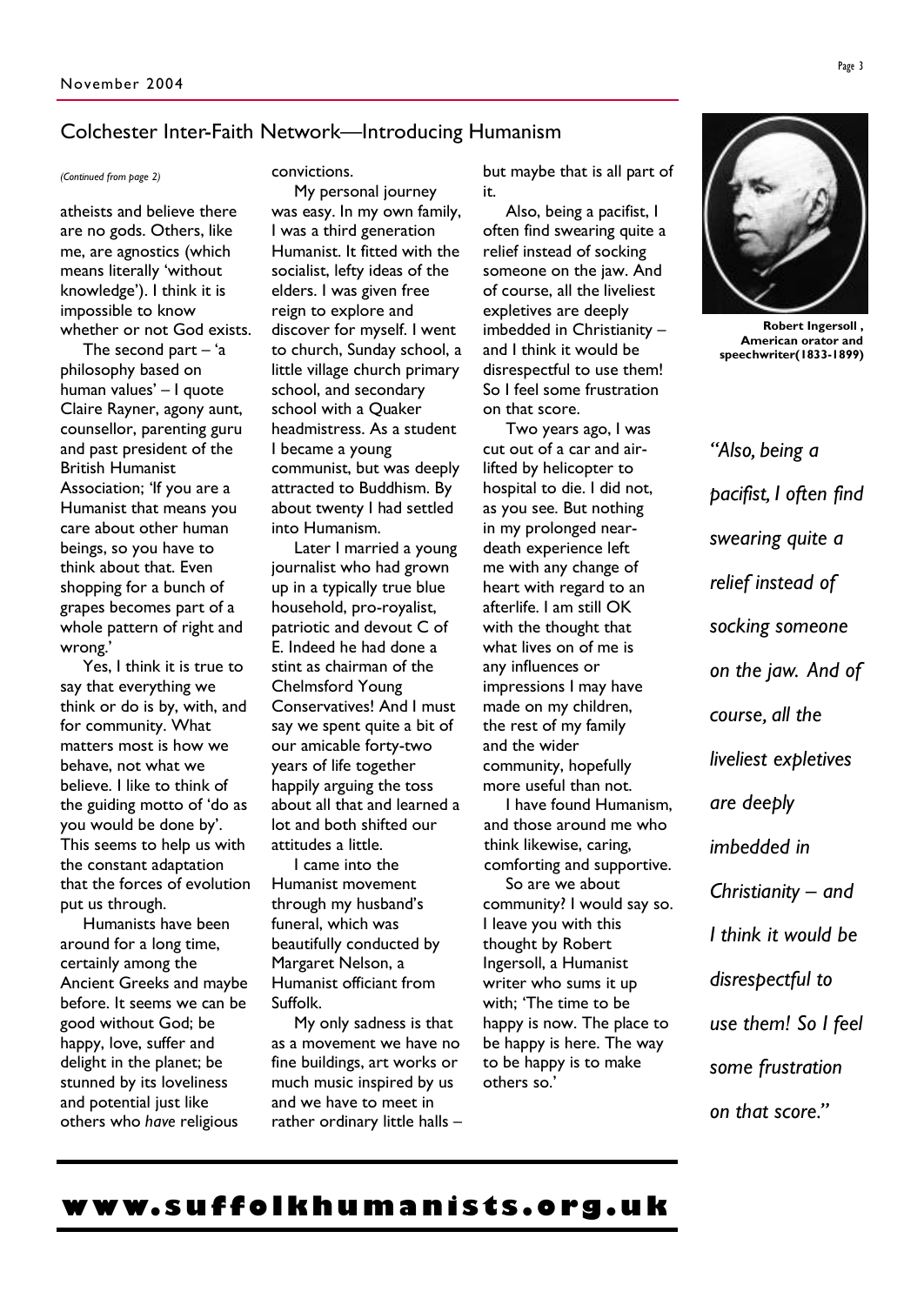# Page 4 Suffolk Humanist News

#### God's back in theWhite House

Hang on, God's trying to tell me something



*When Kirsty Wark asked Jonathan Miller why he hadn't been influenced by religion in childhood, he said, "No one got to me before I had a chance to develop my cognitive immunity". (A Brief History of Disbelief, BBC4, October)* 

"He truly believes he's on a mission from God. Absolute faith like that overwhelms a need for analysis. The whole thing about faith is to believe things for which there is no empirical evidence. But you can't run the world on faith."

Bruce Bartlett, former treasury official for the first President Bush on George Junior's "weird, messianic idea of what he thinks God has

the New York Times)

told him to do." (Interview in

George W Bush is obsessed by the whole terrorism thing (though he can't even pronounce it). If you believed him and Tony Blair, they're all that's standing between us and total annihilation by the bogeymen Al Qaeda. Oh, and the might of the US and UK military. Meanwhile, the polar ice caps are melting faster

than the scientists' worst predictions, the rain forests are being destroyed by logging companies, and the US still refuses to sign the Kyoto agreement. God doesn't seem to have mentioned them.

I don't know about you, but George frightens me far more than Bin Laden. If he's talking to God, he, she or it must be giving him some very dodgy advice. *MN*

#### Suffolk Humanist people

Founder SH member Ron Alston is in Addenbrookes after a couple of scares with his dickey ticker. They're going to give his cardiac plumbing an overhaul while he's in there, so it works a bit better.

Joan Posford (who some of you met at the Darwin Day do) is seriously ill, but appears to be making the most of the company of her supportive family and friends.

Marie Haworth broke her Achilles tendon in Ipswich Hospital car park (Ouch!), conveniently close to A & E, and will be in plaster for about seven more weeks.

Our best wishes to everyone who's ill or incapacitated.

Joan and Ted Matthews were our gracious and generous hosts at the Music & Poetry evening in October. Michael Imison was DJ. Thanks to all

three. The music included Schubert, Don MacLean and Liz Mitchell's uncle singing a folk song, and the poetry included Wendy Cope, Joyce Grenfell, and Aphra Behn.

Sophie Lovejoy has a new job as joint manager of the University of Essex Colchester iLab - a creative space designed for brainstorming, innovation, creative problem solving and other events.

**"All virtue is summed up in dealing justly " Aristotle** 

# What the Faiths teach about Justice

A Suffolk Forum of Faiths meeting was organised by the Suffolk Inter-Faith Resource, supported by the Crown Prosecution Service, at the new Crown Courts in Russell Road on the 23rd September. I supplied a written paper, as I'd arranged to go to the 75th anniversary celebration at

Conway Hall, London.

The collected papers can be found on the SIFRE website [\(www.sifre.org.uk](http://www.sifre.org.uk)), or in printed form from SIFRE, c/o Suffolk College, Rope Walk, Ipswich, IP4 1LT, for £2.00 inc. P & P. We'll get a few copies for resale.

New members and others may wonder why Suffolk Humanists are involved with SIFRE, as some secularists take a dim view of associating with the religious. We find it's useful to have an opportunity to give an alternative point of view, while learning something ourselves. *MN*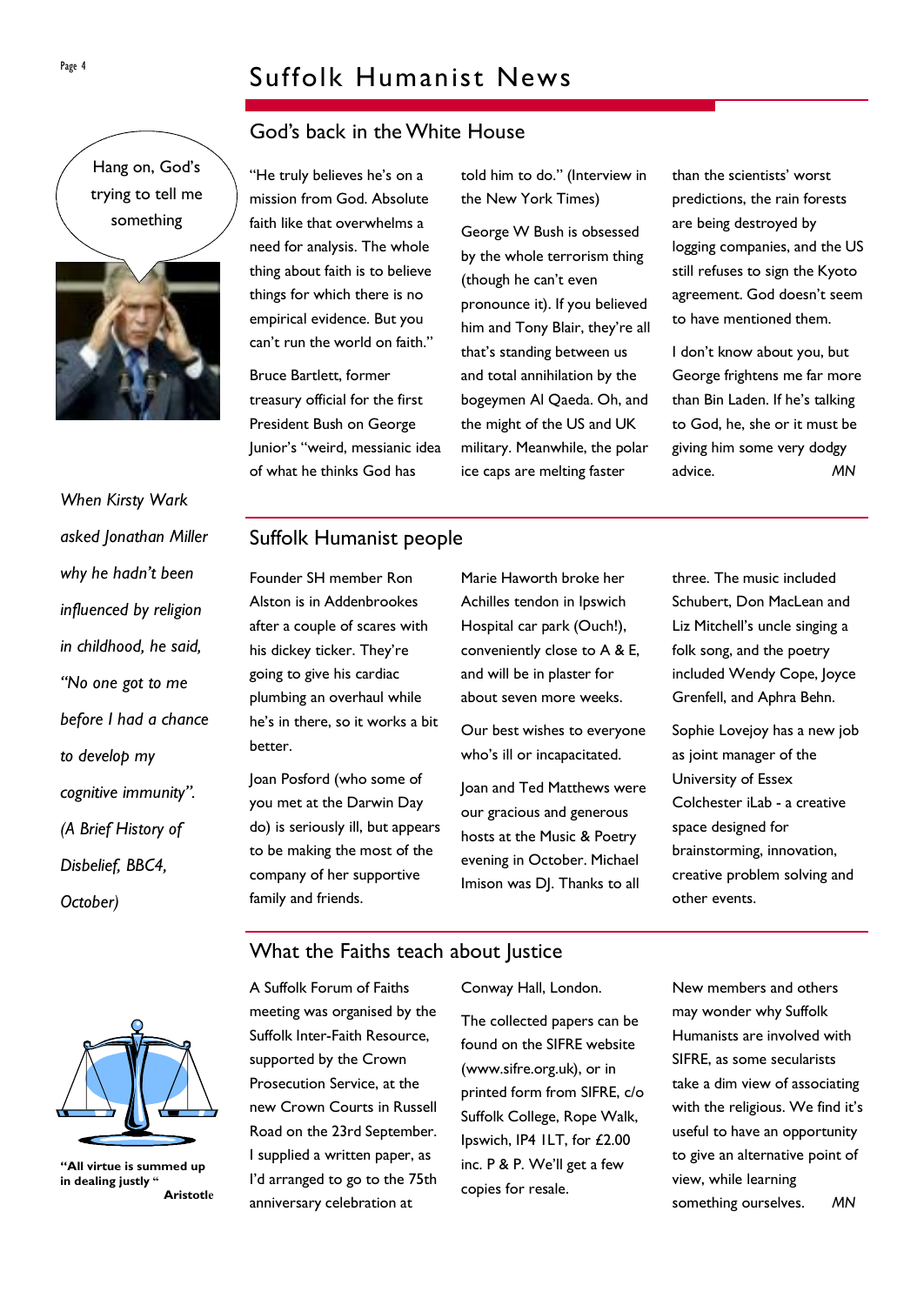#### Education news

I contributed to Kesgrave High School's Matters of Life & Death conference for Year 11 students on 14th October. It involved spending a morning at the school, during which I talked to three tutor groups. There's always a diverse collection of speakers at these things. I asked one of my groups who they'd heard before me, and was told he'd been a Baptist Minister who told them that God created the world 6,000 years ago, and we couldn't be related to the apes because our leg bones are the wrong shape. I'm pleased to say that the students didn't buy this explanation, though they didn't seem to know much about evolution.

On 25th November I shall return to Kesgrave for their Year 10 Marriage conference. It's gratifying that I've been asked back several years running, due to positive

feedback from students, teachers and governors, while other speakers haven't had a second invitation. Wonder if the creationist will?

On 23rd November I'll address a 6th form assembly at the County Upper School, Bury St Edmunds on the theme of 'Coming of Age', as a warm-up to a SIFRE conference a few days later.

A few days ago I had an email from a student at the American High School at RAF Lakenheath, Suffolk, who asked for a speaker to talk to their Diversity Club. I'll probably go before the end of term. My student contact describes herself as a 'secular humanist'. I wrote that, judging from what we've heard about the US during the election, a majority of American people are evangelical Christians, so she must be in a very small minority. She replied, 'It is

true that the US is a very religious nation. My school has a surplus of Roman Catholics as well as Mormons and the entire military community is very right-wing and religious. I understand from the school psychologist that we also have other atheists and some Wiccans but I don't know the numbers. Oh, and we have one Buddhist, and he is a member of the Diversity club.' I look forward to my visit to Lakenheath and will report later.

Next week I've got another SACRE meeting (Suffolk County's Standing Advisory Council on Religious Education), when no doubt we'll be discussing the new National Framework for Religious Education, which includes Humanism.

*Margaret Nelson* 



© Margaret Nelson

*"It is true that the US is a very religious nation. My school has a surplus of Roman Catholics as well as Mormons, and the entire military community is very rightwing and religious"* 

#### **Meetings**

At our meeting on Wednesday 10th November we'll be considering what it means to be a Humanist. How does a Humanist deal with an ethical dilemma? Should a Humanist ignore or challenge religious absurdities? Do politics and religion mix, and should we try to be more politically

active? How would you deal with a conflict between religious and secular interests within your own family? Is there a right answer to any of these questions? There certainly isn't an easy answer to most of them. Bring your thinking caps.

At our meeting in September we had a fine time ranting

about things like the decline of vocational education, and increase in junk mail. Some rants generated hilarity, which led a first-time visitor from Essex to comment that we didn't take Humanism very seriously, so she wouldn't be coming again. Oh well, you can't please 'em all!

Suffolk Humanists meet in Room 4 at Castle Hill Community Centre, Highfield Road, Ipswich. We start at 7.30 pm and leave by 10 pm. Sympathetic guests and raffle prizes are always welcome. Please phone 01473 658828 if you need or can offer a lift.